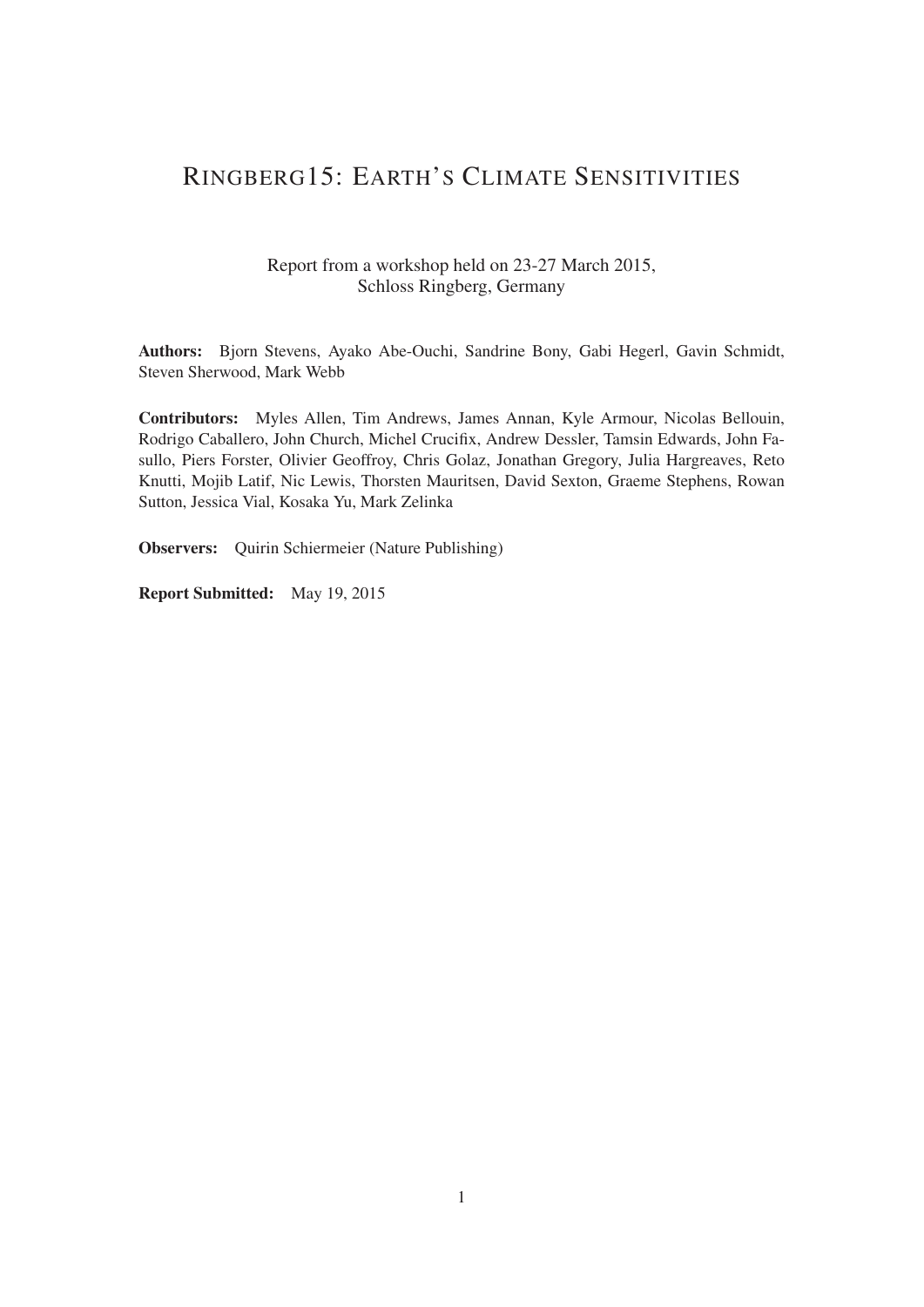# Executive Summary

To assess gaps in understanding of Earth's climate sensitivities a workshop was organised under the auspices of the WCRP *Grand Science Challenge on Clouds, Circulation and Climate Sensitivity* (Ringberg15). The workshop took place in March 2015 and gathered together over thirty experts from around the world for one week. Attendees each gave short presentations and participated in moderated discussions of specific questions related to understanding Earth's climate sensitivities. Most of the time was focused on understanding of the equilibrium climate sensitivity, defined as the equilibrium near-surface warming associated with a doubling of atmospheric carbon dioxide. The workshop produced nine recommendations, many of them focusing on specific research avenues that could be exploited to advance understanding of climate sensitivity. Many of these dealt, in one fashion or another, with the need to more sharply focus research on identifying and testing story lines for a high (larger than  $4K$ ) or low (less than  $2 K$ ) equilibrium climate sensitivity. Additionally, a subset of model intercomparison projects (CFMIP, PMIP, PDRMIP, RFMIP and VolMIP) that have been proposed for inclusion within CMIP were identified as being central to resolving important issues raised at the workshop; for this reason modelling groups were strongly encouraged to participate in these projects. Finally the workshop participants encouraged the WCRP to initiate and support an assessment process lead by the *Grand Science Challenge on Clouds, Circulation and Climate Sensitivity* on the topic of Earth's Climate Sensitivities, culminating in a report that will be published in 2019, forty years after the seminal report by Charney and co-authors.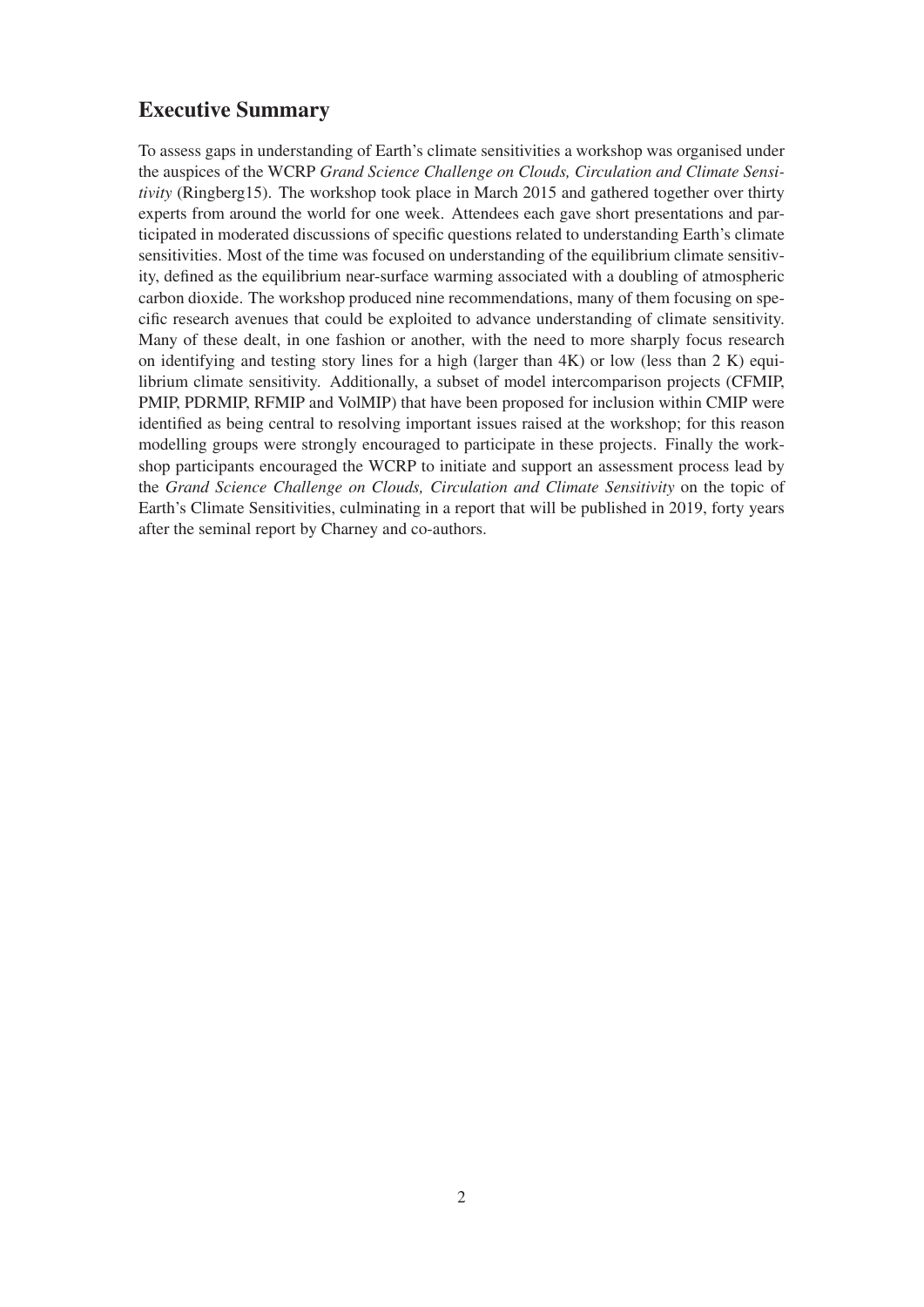# Preface

How sensitive is Earth's surface temperature to radiative forcing? This simple question has intrigued scientists for more than a century. A particular instance of this question arises in the context of rising concentrations of greenhouse gases. Over the industrial era long-lived greenhouse gases in the atmosphere have perturbed Earth's radiative budget to a degree equivalent to a 70% increase in CO2 alone. How much warmer would Earth be, *ceteris paribus*, if concentrations of atmospheric  $CO<sub>2</sub>$  rose to twice their preindustrial level? This question, rephrased as 'what is Earth's equilibrium climate sensitivity' remains for many the holy grail of contemporary climate science. But like the purported search for the holy grail, an attempt to answer this question might be obscuring the point that for many important practical questions other measures of Earth's climate sensitivities may be more relevant, and better constrained by data. For example, it appears that the peak warming for a given cumulative release of carbon dioxide depends more on the transient climate response (TCR, defined below) than it does on the equilibrium climate sensitivity.

To assess current understanding, or rather gaps in understanding, of Earth's climate sensitivity a workshop was organised, under the auspices of the WCRP *Grand Science Challenge on Clouds, Circulation and Climate Sensitivity* (Ringberg15). The one week workshop brought together just over thirty experts from around the world to discuss what we know, what we don't know, and most importantly, what we think we could know if we are clever in how we organise our research, or in how we pose our questions. The discussion of these points fed into a series of workshop recommendations and a suggested implementation plan for the World Climate Research Programme.

### Background

Ringberg15 was organised under the auspices of the *Grand Science Challenge on Clouds, Circulation and Climate Sensitivity*. One of the objectives of this new initiative of the World Climate Research Programme is to narrow uncertainty in estimates of Earth's Climate Sensitivities (?). The best known of these sensitivities is the Equilibrium Climate Sensitivity, or ECS (?). The ECS is defined as the change in the globally averaged near-surface temperature that would arise at equilibrium from a doubling of the concentration of atmospheric carbon dioxide, neglecting changes in the biosphere, land cryosphere (ice sheets) or lithosphere (??). Other sensitivities include the transient climate response (TCR) and the hydrological sensitivity, which describes the response of globally averaged precipitation to warming. There are a number of lines of argument, ranging from better use of the historical temperature record to its socio-economic relevance, as to why the TCR might be more relevant to understand than ECS (?). Nonetheless, much of the discussion at the workshop focused on ECS because scientifically the open issues that it raises are central to understanding Earth's other climate sensitivities.

Although within the *Grand Science Challenge on Clouds, Circulation and Climate Sensitivity* the question as to the magnitude of the ECS focuses more specifically on the role of clouds and convection, Ringberg15 took a broader perspective. One reason for doing so was the perception that the periodic assessments of quantities like the ECS, which are normally undertaken by the IPCC, would be more effective in advancing the science if they were complemented by an autonomous effort that co-evolved with the science. By organising a workshop to explore the possibility of engaging the community in a more continual and forward looking process the organizers of Ringberg15 hoped to launch such a process, and in doing so accelerate the advancement of the science.

A further backdrop to the meeting was the perception, arising in part out of the organizers' experiences in the last IPCC assessment report, that different lines of argument were pulling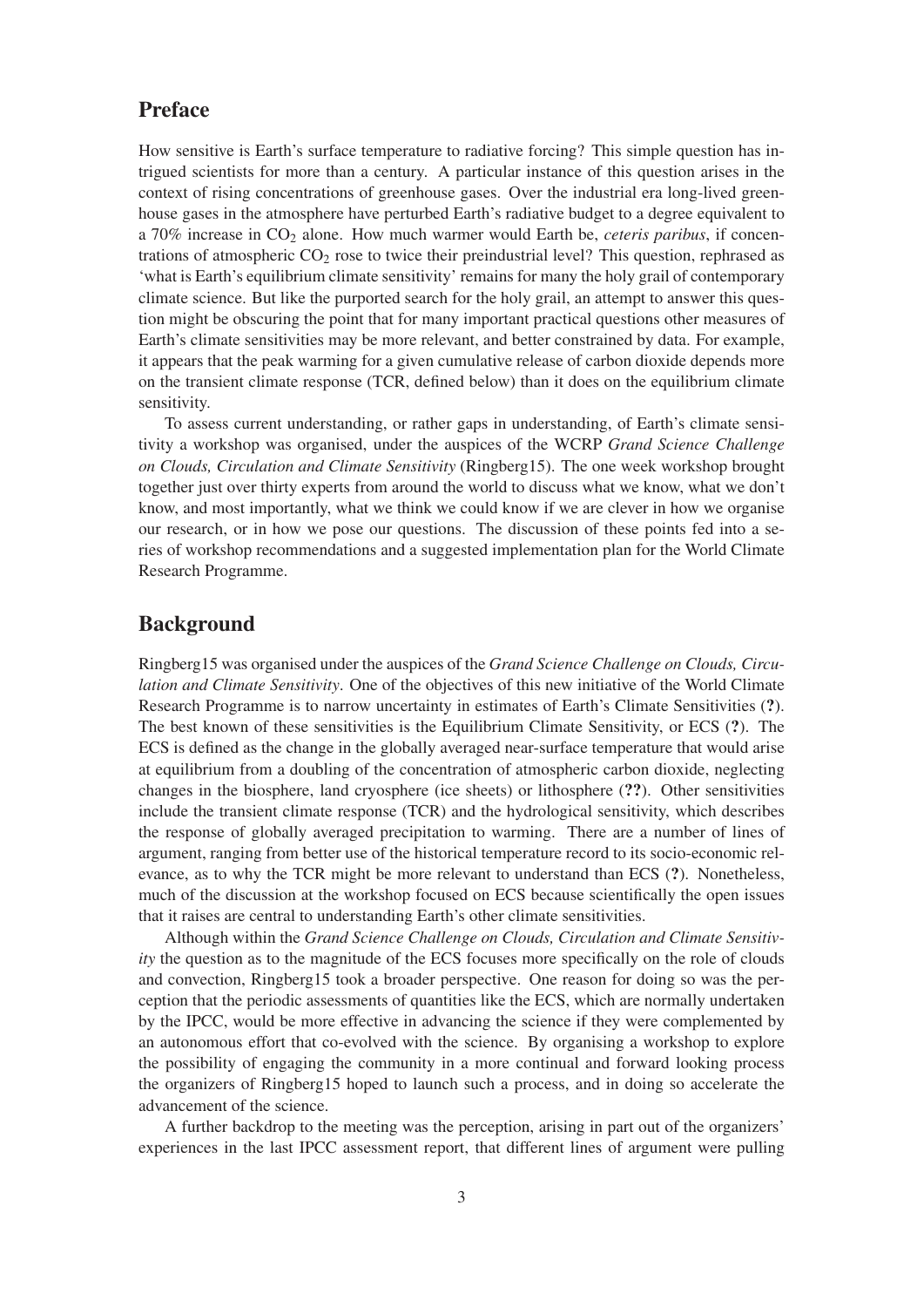estimates of the ECS (and TCR) in different directions. Recent work using simple models to interpret the historical temperature record, in light of estimates of anthropogenic forcing and estimates of imbalances in Earth's energy budget, has pointed to lower estimates of ECS. This class of studies was influential in reassessing the change in the lower range of the confidence interval of ECS between the fourth and fifth assessment report. Some of these estimates appeared inconsistent with inferences drawn from more comprehensive models, but the timeline of the IPCC process made it difficult to reconcile these differences within the framework of the assessment.

Ringberg15 was thus organised to revisit the question of Earth's climate sensitivities – with a focus on Earth's Equilibrium Climate Sensitivity and its Transient Climate Response. Through coordinated experiments, an assessment of apparently contradictory lines of evidence, and critical tests of story lines for a surprisingly large (or small) climate sensitivity, the workshop aimed to more clearly summarise the current state of understanding as to how Earth responds to forcing, and identify fruitful research directions for further narrowing uncertainty.

## The Workshop

Schloss Ringberg, a scientific meeting facility maintained by the Max Planck Society, was chosen as the meeting venue. Because it integrates meeting and lodging facilities in a single venue its capacity is limited to about three dozen individuals. Such a size was well suited to an aim of the workshop, which was to collectively and critically examine the foundations upon which current understanding is based. Toward this end about half of the time during the week of the meeting was devoted to short (15 min) talks to introduce the participants and their ideas, and the rest of the time was spent in moderated discussions on specifically chosen topics.

Workshop participants (listed in Table ??) were invited based on their ability to contribute to the different themes, elaborated upon below, that the workshop wished to address. In selecting participants consideration was also given to national background, career stage, gender and diversity of opinions. Regarding the latter, the workshop strove to identify and bring together leading representatives of very different lines of thought regarding Earth's climate sensitivities, with the hope that doing so would better clarify gaps in understanding. The response to the workshop invitation was overwhelmingly positive, and most participants financed their own participation. For those with insufficient support from their own institutions, supplemental funding was also provided by the WCRP and the Max Planck Institute for Meteorology.

#### Themes

Concepts and Terminology Several of the workshop presentations, including introductory talks by Steve Sherwood, Reto Knutti and Jonathan Gregory, and a later talk by Michel Crucifix, addressed some of the basic concepts and frameworks that have been introduced to understand Earth's response to externally imposed perturbations, or forcing (see also ????, for a review of concepts).

The equilibrium climate sensitivity, or ECS, is defined as the equilibrium near-surface warming that results from a doubling of atmospheric  $CO<sub>2</sub>$ . It allows one to define a ratio between the radiative forcing,  $F_{2\times}$ , from the change in the CO<sub>2</sub>, and the ECS,

$$
\lambda_{2\times} \equiv \frac{F_{2\times}}{\text{ECS}}.\tag{1}
$$

This ratio,  $\lambda_{2\times}$ , has units of W m<sup>-2</sup> K<sup>-1</sup> and is called the climate feedback parameter (e.g., ??).<sup>1</sup> The generality of  $\lambda_{2\times}$ , and its ability to scale the response of the systems to other perturbations,

<sup>&</sup>lt;sup>1</sup>Terminology in the literature can be confusing. Some authors use the symbol  $\alpha$  instead of  $\lambda_{2\times}$  and call this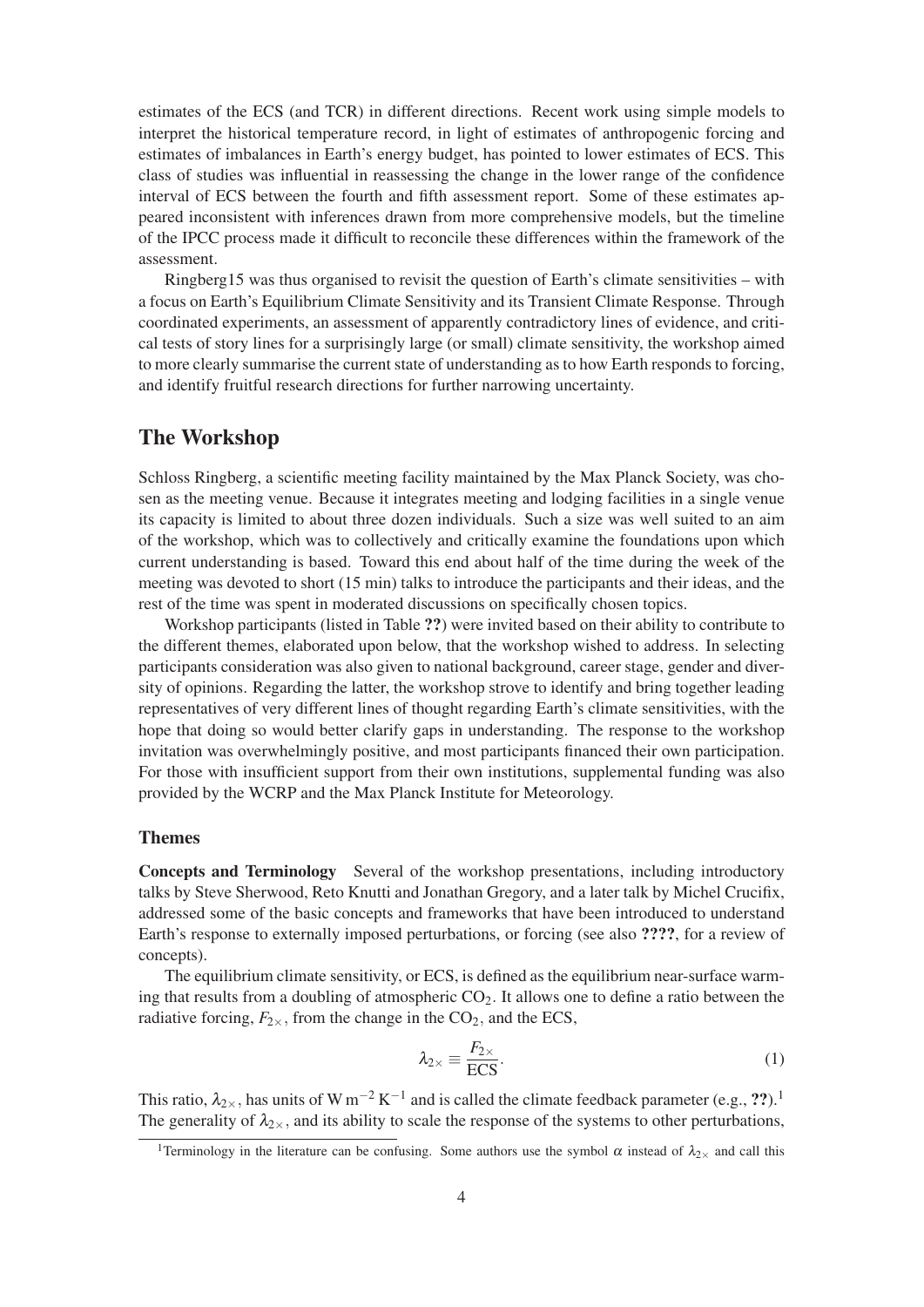

Figure 1: Participants (at least most of them) on the way to town.

is a matter of some discussion, and likely depends on how one estimates the radiative forcing. Although the forcing in Eq. (??) is not well defined, it has come to be quantified using a model described below, which results in a value of  $F_{2\times} \approx 3.7 \text{ W m}^{-2}$ .

To estimate  $\lambda_{2\times}$  from data, or diagnose differences in estimates of  $\lambda_{2\times}$  that emerge from the integration of more complex models, requires an interpretive framework. Perhaps the simplest and most widely used such framework is one that expresses the net power, *N*, into the system from space in terms of *T* and other bulk (or global) quantities, such that

$$
N = N(Y_i, T, X_i(Y_i, T)).
$$
\n<sup>(2)</sup>

Here the vectors  $Y_i$  and  $X_i$  differ to allow  $X_i$  to depend on both  $Y_i$  and  $T$ . As an example, a  $Y_i$  might be the solar insolation, or a temperature independent perturbation to an atmospheric greenhouse gas, while an *Xi* might describe the albedo or atmospheric stratification, which we would expect to depend on temperature. Given this model it follows that

$$
dN = \left(\frac{\partial N}{\partial Y_i} + \frac{\partial N}{\partial X_j}\frac{\partial X_j}{\partial Y_i}\right) dY_i + \left(\frac{\partial N}{\partial T} + \frac{\partial N}{\partial X_i}\frac{\partial X_i}{\partial T}\right) dT,
$$
\n(3)

where repeated indices implies summation. The first term on the rhs of Eq.  $(?)$  is usually defined as the forcing,  $dF$ ; the second term the radiative response,  $-\lambda dT$ . With these definitions,

$$
dN = dF - \lambda dT.
$$
 (4)

quantity the climate response parameter  $(?)$  or even the climate sensitivity parameter  $(?)$ . The latter may be confusing because other studies (?) use the phrase 'climate sensitivity parameter' to denote the inverse of what we here call the climate feedback parameter.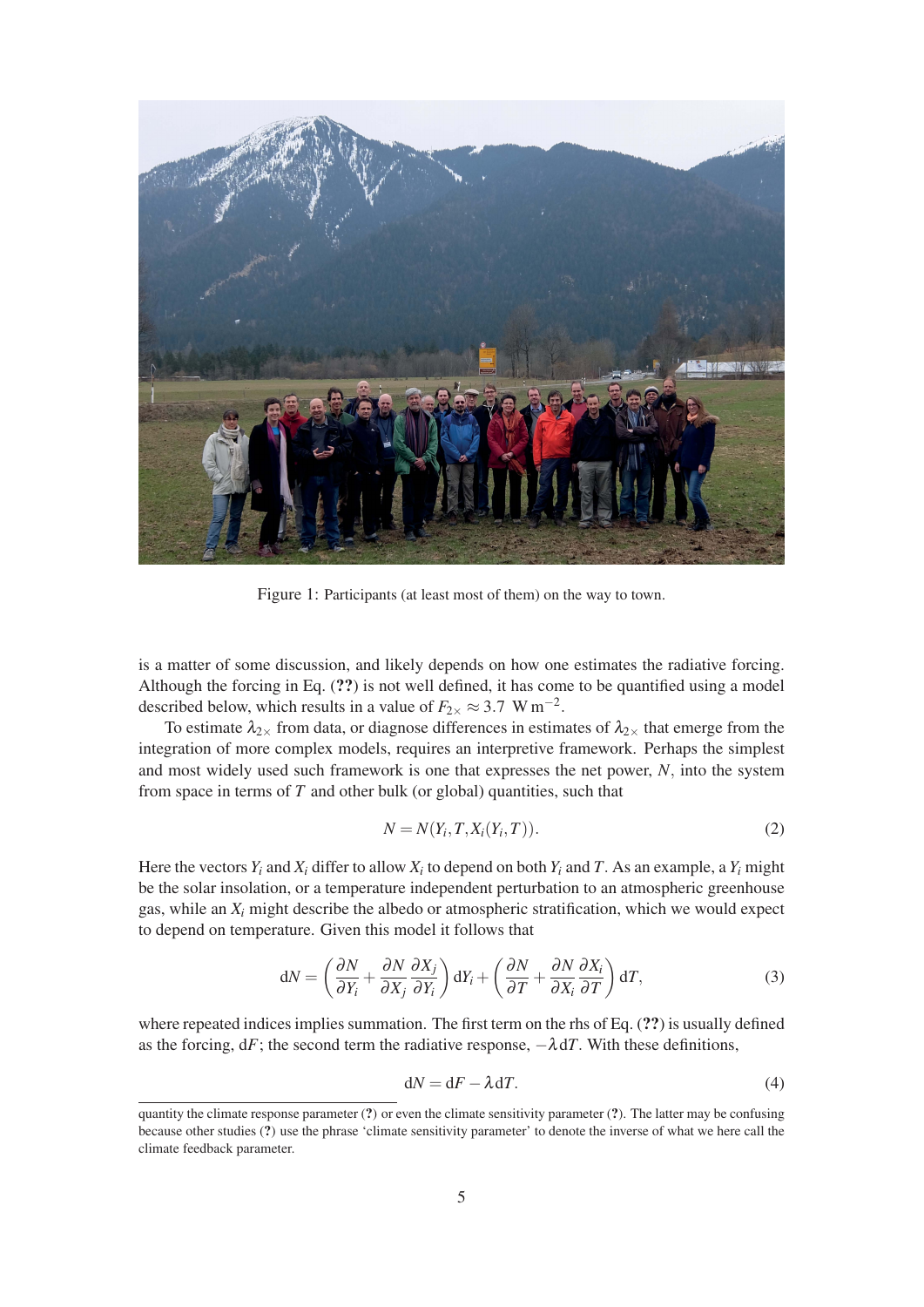Allowing for the  $X_i$  to also depend on the  $Y_i$  generalises the concept of forcing by allowing for 'adjustments', i.e., changes to the energy balance that can be indirectly attributed to a perturbation  $Y_i$  but which are independent of *T*. The parameter  $\lambda$  which scales the radiative response to temperature changes can be interpreted in terms of a basic radiative response,  $-\partial_T N$ , usually called the Planck Response, and feedback factors, ∂*Xi N* ∂*TXi*. In practice, differences in the timescale of the response of the system can also be used to separate feedbacks from forcings or adjustments. This can be a source of some confusion when there is not a clear separation of timescales. An instance of this, discussed below, occurs in the distinction of climate sensitivity and Earth system sensitivity. Some components of the Earth system are regarded as boundary conditions for climate sensitivity, in which case changing them produces a forcing or adjustment; the same components may be regarded as interactive for Earth system sensitivity, in which case changes in them may be feedbacks.

In the case that Eq. (??) is an adequate model, and if  $\lambda$  does not depend on the state of the system, then  $\lambda = \lambda_{2\times}$ . Much of the discussion of the workshop focused on the adequacy of Eq. (??) as a model of the climate system, raising the question as to whether globally averaged surface temperature is the most appropriate state variable, and, even if it is, the extent to which  $\lambda$  depends on the state of the system, either as measured by  $T$  or by hidden parameters encapsulated as noise. Because as a matter of practice it is difficult to determine  $\lambda$  from infinitesimal changes it is useful to define

$$
\lambda_{\rm eff} = \frac{\Delta F - \Delta N}{\Delta T} \tag{5}
$$

so as to allow for the possibility that  $\lambda$  may be state dependent. To the extent that  $\lambda$  depends on the state of the system,  $\lambda_{\text{eff}}$ , and hence the difference to  $\lambda$ , may also depend on the nature of the forcing. Different forcings can be expected to induce different adjustments. Because  $\lambda_{\text{eff}}$  can (given an estimate of the forcing) be estimated from data, the question then becomes whether or not  $\lambda_{2\times}$  is well approximated by  $\lambda_{\text{eff}}$  and if not, whether there might be better theories for how  $\lambda_{2\times}$  relates to quantities that can be constrained by theory or data (??).

The idea of an effective climate feedback parameter  $\lambda_{\text{eff}}$  also arises in discussions of the transient climate response, which is usually defined as the change in *T* that arises from a steady  $(1\% \text{ yr}^{-1})$  increase in atmospheric CO<sub>2</sub> at the time when CO<sub>2</sub> has reached twice its preindustrial value (after approximately seventy years). As such, from Eq. ??, TCR implies a particular value of  $\lambda_{\text{eff}}$ . The TCR is useful for indicating the response of the Earth system to complex perturbations, rather than an idealised increase in CO<sub>2</sub> imposed in isolation, only in so far as the TCR  $\lambda_{\text{eff}}$  is a good indicator of the  $\lambda$  that applies in the situation of interest.

To the extent one is only interested in TCR it might be argued that differences between  $\lambda_{2\times}$ and  $\lambda_{\text{eff}}$  are immaterial. But if one is interested in understanding how the Earth system responds to complex perturbations, rather than an idealised increase in  $CO<sub>2</sub>$  imposed in isolation, then it will again be necessary to understand the origin, if any, of differences between  $\lambda_{2\times}$  and  $\lambda_{\text{eff}}$ .

The workshop addressed some nuances in the language describing climate sensitivity. ECS (and to a lesser degree TCR) is often used to mean slightly different things in the published literature, which can confuse attempts to reconcile different estimates of their magnitude. The historical definition of ECS is influenced by how scientists defined the climate system when first attempting to quantify it. ECS as used by ? does not incorporate changes in the biosphere, elements of the cryosphere, nor lithosphere.<sup>2</sup> Others have come to use ECS in a more general sense, to simply mean the equilibrium response of some representation of the climate system to a doubling of  $CO<sub>2</sub>$ , and have introduced the phrase Charney Sensitivity to link to ECS estimates from a system similar to that studied by ?. More recently the idea of an effective climate sensitivity has emerged as  $\lambda_{\text{eff}}^{-1}F_{2\times}$ . The effective climate sensitivity is the same as the ECS only

<sup>2</sup>Those authors never used the term equilibrium climate sensitivity, but rather speak of the 'equilibrium surface global warming due to a doubled  $CO<sub>2</sub>$ .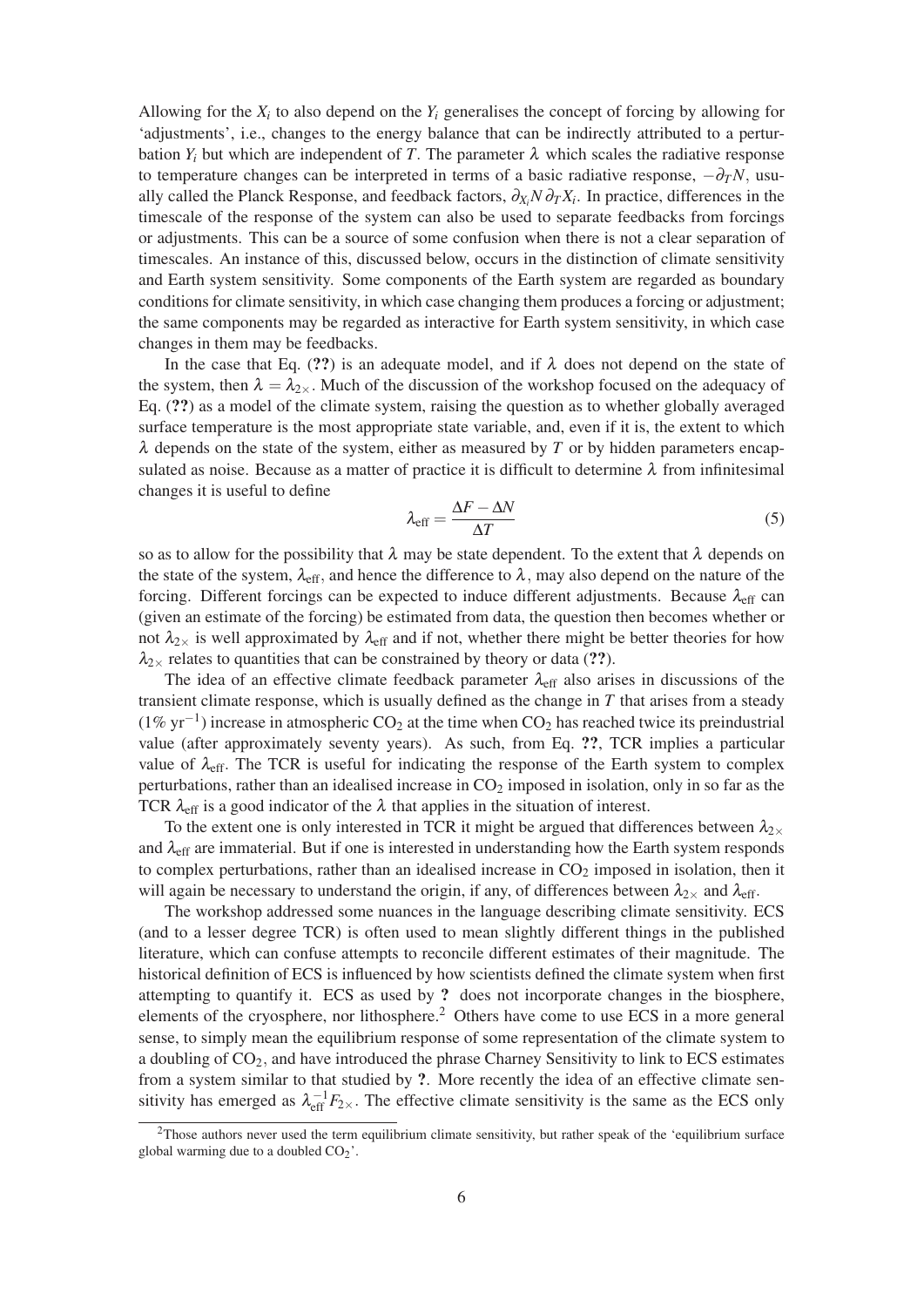

Figure 2: A snapshot of the board during a discussion of how to interpret the historical temperature record.

in so far as either  $\lambda_{\text{eff}} = \lambda_{2\times}$ , or  $F_{2\times}$  is adjusted to compensate for differences between the two climate sensitivity parameters.

The idea of Earth System Sensitivity has also been introduced as a way to discuss systems that incorporate many slow feedback processes (e.g., the land-cryosphere), as for instance arises when looking at some systems in the palaeo record. In an effort to avoid constructing an overly elaborate jargon it was agreed that the workshop would retain the original meaning of ECS, e.g., in the sense of ?. As good practice researchers were encouraged to be specific as to the properties of the system they were using to define the climate sensitivity. In practical terms this means distinguishing between  $\lambda$ , or  $\lambda_{\text{eff}}$  or  $\lambda_{2\times}$  and specifying which feedback processes are being considered art of the system.

Although an understanding and quantitative estimate of the ECS, equivalently  $\lambda_{2\times}^{-1}$ , has long been a goal of climate science, one presentation asked to what extent further precision in the estimate of  $\lambda_{2\times}$  has implications for policy. The question was motivated by economic modelling (with all its caveats which the workshop participants did not have the expertise to judge), which suggests that the TCR (rather than ECS) determines the social cost of carbon. An implication of this is that because TCR is more tightly constrained than ECS, uncertainty in ECS – though large – may have less implications for policy than is usually assumed.

**The Instrumental Record** Given estimates of the historical warming  $\Delta T$ , the forcing *F* and the change in ocean enthalpy uptake, which due to the low thermal inertia of the atmosphere is equal to  $\Delta N$ , it has been proposed to estimate  $\lambda_{\text{eff}}$  from Eq. ??. To the extent that one can equate  $\lambda_{\text{eff}}$  with  $\lambda_{2\times}$ , these records appear to constrain ECS to a value of between 1 and 4 K, (Fig. ??). Likewise, using the satellite record, it is conceivable that short-term fluctuations in *N*, when related to fluctuations in *T*, can similarly be used to estimate  $\lambda$ . The implications of estimating  $\lambda$  in this fashion, and the validity of assuming that  $\lambda_{2\times} = \lambda_{\text{eff}}$  were a topic of substantial discussion.

Comprehensive modelling suggests that during the initial response to a perturbation  $\lambda \geq$  $\lambda_{2\times}$ , so that when one plots the imbalance in the top-of-atmosphere irradiance versus *T*, the relationship often describes a convex, rather than a linear curve. One study, using two versions of the Hadley Centre model, has also found a marked sensitivity of  $\lambda$  to the pattern of SSTs during warming. If SSTs are constrained to match the historical pattern of SST evolution, a value of  $\lambda$ much larger than the same model's  $\lambda_{2x}$  arises. These studies suggest that the magnitude of the ECS from estimates of  $\lambda$  during an initial period of warming, or for warming with the observed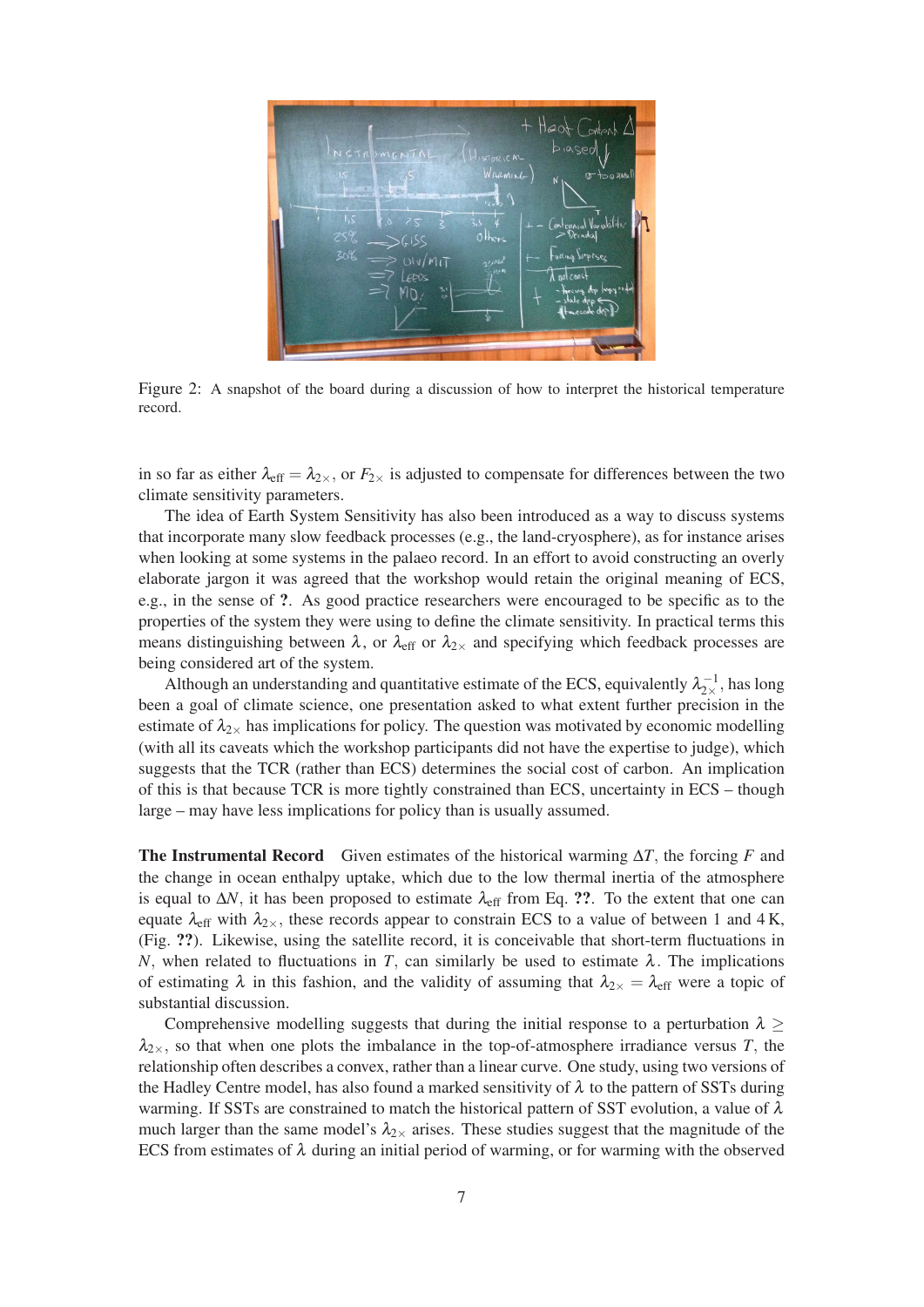pattern of SST changes, could be biased low – perhaps considerably so. But physical hypotheses are only beginning to be developed as to why, in many GCMs,  $\lambda$  departs from  $\lambda_{2\times}$ , or why SSTs have evolved in a way that, at least in some models, implies a value of  $\lambda$  much larger than would arise for a different warming pattern. Improved understanding is necessary to make better use of the historical temperature record and present day measurements of Earth's energy budget for constraining estimates of climate sensitivity.

Further themes that emerged in the interpretation of the instrumental record included the possible dependence of  $\lambda$  on the nature, and perhaps magnitude, of the forcing (e.g., Volcanic versus  $CO<sub>2</sub>$ ) and the influence of unforced variability. These are thought to be related to differences between  $\lambda_{\text{eff}}$  estimated over the instrumental record, which documents a period with a rich mix of forcing, and  $\lambda_{2\times}$ . A poor understanding of variability on timescales longer than a decade further complicates interpretations of the instrumental record. Work was presented suggesting centennial scale variability of the ocean enthalpy uptake, associated with changes in the southern ocean on the one hand, and the role of coupling between the atmosphere and upper ocean enthalpy (in association with changing patterns of winds and clouds) in generating multi-decadal variability. This research, and these discussions, highlighted an unsatisfactory understanding of the role of ocean dynamics in mediating variability in the surface temperature records on timescales longer than a decade.

The Palaeo Record The palaeo-record offers appealing opportunities to look for constraints on ECS because the consideration of long timescales allows for the comparison of stationary states, and thereby the use of an equation of the form of Eq. (??), with  $\Delta N = 0$ , to estimate  $\lambda_{\text{eff}}$  and, by inference,  $\lambda_{2\times}$ . Attempts to infer the ECS from the palaeo record have focused on different epochs, ranging from the mid-holocene, to glacial interglacial periods, to the time period at the transition from the Palaeocene to Eocene (55 Myr ago) when Earth was much warmer than it is at present. A recent summary of the palaeo evidence supports a range of ECS between 2.2 and 4.8 K (68 % probability, ?). Recent, unpublished work linking the Palaeocene-Eocene Thermal Maximum (55 M yr ago) to the Early Eocene Climatic Optimum (50 M yr ago) showed how, by looking simultaneously at two related periods, one can say something about state-dependence of climate sensitivity; in particular, the data provides support for the idea that ECS increases with increasing temperature, although such effects may only become important at much warmer (295 K or more) global temperatures. Overall there was less consensus on the extent to which the palaeo record constrains the upper and lower bounds of ECS. Estimates of palaeoconstraints on the lower bound of ECS ranged from 2-2.5 K and estimates of the upper bound ranged from 4.5 - 6 K.

Discussions pointed out that it might not be appropriate to consider the Earth system in stationarity on any timescale, although the implications of departures from stationarity on estimates of ECS from the palaeo record are not clear, and did not seem to be the major limitations of such approaches. The issue of state dependence, which could also underlie differences in  $\lambda$  and  $\lambda_{2\times}$ , likely plays an even larger role in interpreting the palaeo record, as a cold planet with large ice-sheets may respond differently to forcing than a planet with small or no surface ice. Large differences in the state of the planet thus complicate efforts to relate estimates of  $\lambda_{2\times}$  from the palaeo record to those appropriate for the present state of the planet. One idea to receive considerable discussion was the hypothesis that  $\lambda_{2\times}$  is a decreasing function of temperature. But this remains controversial as there are clear reasons, ranging from less negative temperature feedbacks and more positive surface albedo feedbacks as to why one might expect exactly the opposite (i.e., a smaller  $\lambda_{2\times}$ ) for colder climates.

Fingerprints of Earth's Climate Sensitivities Other studies explored the ability of constraining  $\lambda_{2\times}$  by constraining its specific components. This work, which summarises a great many past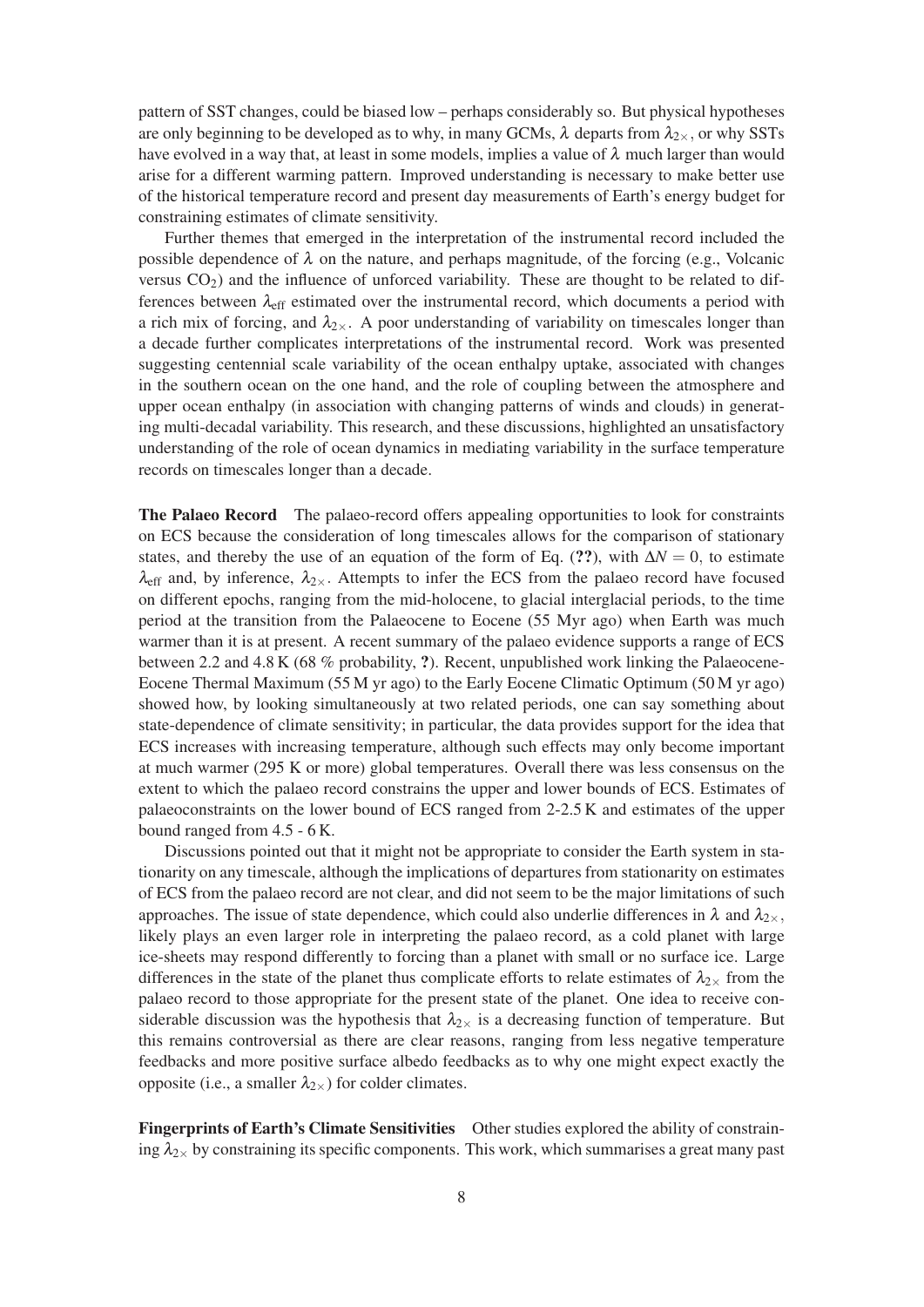studies, suggests that only accounting for robust and well understood feedbacks not associated with clouds yield a value of  $\lambda_{2\times}$  of approximately 1.8 W m<sup>-2</sup> K<sup>-1</sup> implying an ECS of about 2 K. An increasing body of evidence suggests that clouds change with warming in a way that amplifies the warming (a positive feedback), but the magnitude of these changes are uncertain. Some of these feedbacks are well understood, for instance a positive long-wave feedback associated with the deepening troposphere with warming has been estimated to be about  $0.4 \text{ W m}^{-2} \text{ K}^{-1}$ which would imply an ECS of about 2.6 K assuming all other cloud feedbacks were neutral. Mechanisms were presented whereby a reduction in high-cloud amount with warming, which would naively constitute a negative feedback, could be ineffective in increasing  $\lambda_{2\times}$ . Both modelling and observational evidence suggested that an increase in  $\lambda_{2\times}$  associated with changes in terrestrial radiation from a reduction in high clouds is largely offset by a decrease in  $\lambda_{2\times}$  due to compensating changes in the budget of solar radiation. These lines of investigation generally found it difficult to reconcile present day understanding of the individual feedback terms with an ECS substantially less than  $2 K$ , or much greater than  $4$  to  $5 K$ . That said, debate on the lower bound was lively, and a few individuals felt that a lower bound of 1.5 or 1.7 K cannot yet be ruled out by these lines of analysis, likewise an upper bound of 6 K or more.

Arguments for values of ECS larger than 3 K have a number of origins. A variety of investigations that have attempted to link a model's representation of the present climate state, or cloud-related climate processes, have concluded that models with an ECS less than about 2.5- 3.0 K generally give a poorer representation of the present state, or of critical cloud processes. In addition the argument for a positive feedback from low maritime clouds has been bolstered by theoretical studies that outline robust mechanisms for such feedbacks. Many of these ideas are related to the vigour of convective mixing and its link to surface evaporation which will increase with warming via mechanisms that are well understood. At the same time it was pointed out that the links between radiative cooling in the atmosphere, the convective heating which balances it, and the clouds through which the convective heating is realised is poorly represented by models. As a result, there is the perception that modelled cloudiness may be more sensitive to the atmospheric mean state than clouds in nature. Support for this line of thinking was provided by global analyses of Earth's albedo, made possible by improved satellite measurements. Then again, other studies suggested that the representation of clouds within comprehensive models were insufficiently sensitive to changes in the climate state. In either case it was also pointed out that these ideas are reaching a state of refinement where they stand a chance of being tested using in situ measurements, for instance using aircraft and ground based remote sensing, opening new and exciting possibilities for constraining cloud feedbacks.

Because estimates of radiative forcing, and ocean enthalpy uptake are fundamental for interpretations of the historical temperature record it was pointed out that better use could be made of comprehensive modelling to constrain these estimates. For instance, new ideas have been recently developed to constrain aerosol forcing and suggest that forcings more negative than about  $-1 \text{ W m}^{-2}$  are implausible (?). Working through these and related hypotheses for large or small forcings, or large or small ocean enthalpy uptake offers a chance for rapid progress on what seemed before to be intransigent questions. Similar approaches can be taken to understand variability, and increased computing power makes the use of large ensemble, or large number of single forcing runs more feasible, thereby better constraining estimates of the forcings actually applied to the models, which would greatly facilitate an interpretation of their output.

Combining multiple constraints One of the leitmotifs of the workshop was how to reconcile multiple constraints. It was pointed out that overlapping, but independent, estimates may provide an opportunity to narrow uncertainty. The implication being that estimates of ECS that are seemingly at odds with one another might actually provide a source of insight and tighter constraints on the likely value of ECS. Discussions of how to combine multiple constraints ad-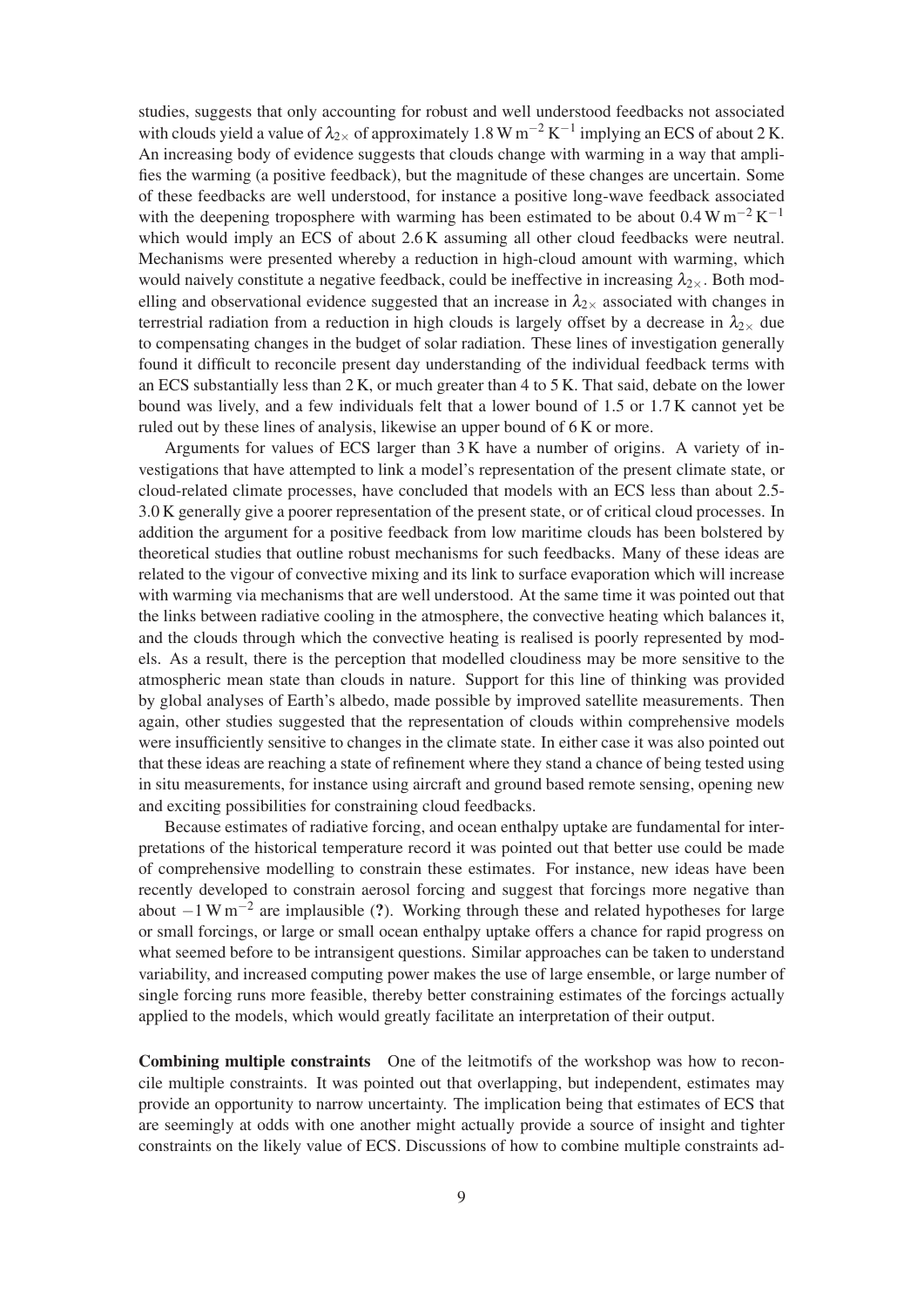

Figure 3: A snapshot of the board during a discussion of ways for reconciling different lines of evidence.

dressed formal issues that arise in statistical frameworks, trade-offs among different statistical approaches, as well as the impact of the choices being made as to what was being estimated. The value of combining analyses of perturbed parameter ensembles with multi-model ensembles was explored as a means of improving understanding and sharpening the inferences that can be drawn from models.

At the same time the workshop entertained very fruitful discussions (Fig. ??) as to how ECS could possibly be less than  $2 K$ , or greater than 4 to 5 K. The weight of evidence for a positive water vapour feedback, and the robustness of non-cloud feedbacks generally meant that what participants considered to be extreme sensitivities could only be realised by clouds. This type of thinking was supported by the fact that deliberate attempts to alter a basic feedback process like the water vapour feedback, generally engendered compensating responses. For example, it is hard to dry out the atmosphere, thereby reducing the water vapour feedback, without reducing cloudiness, which in turn would increase the cloud feedback and offset any gains that would, in the absence of cloud changes, have otherwise been realised.

#### Ringberg15 in the public sphere

Ringberg15 was actively followed by the media, particularly social media. It featured prominently on twitter, under the hashtag Ringberg15, was discussed on many of the most active climate blogs and even mentioned in articles by major news outlets. Cognisant of the public interest in the subject, the organisation of the workshop also emphasised transparency. Photographs of board shots, publications, most presentations and other information were and continue to be made available on the conference website, which will also contain a link to this report. The conference website also maintains a running list of post AR5 publications that touch on central themes raised during Ringberg15.

### Recommendations

Discussions of the various themes also lead to a broader reflection on the assessment process. Specifically how should the science be shaped so as to reduce uncertainty, and how should the assessment process be structured so as to reap the most from existing research. Past experience has shown that a more thorough and critical review of the existing literature can be effective in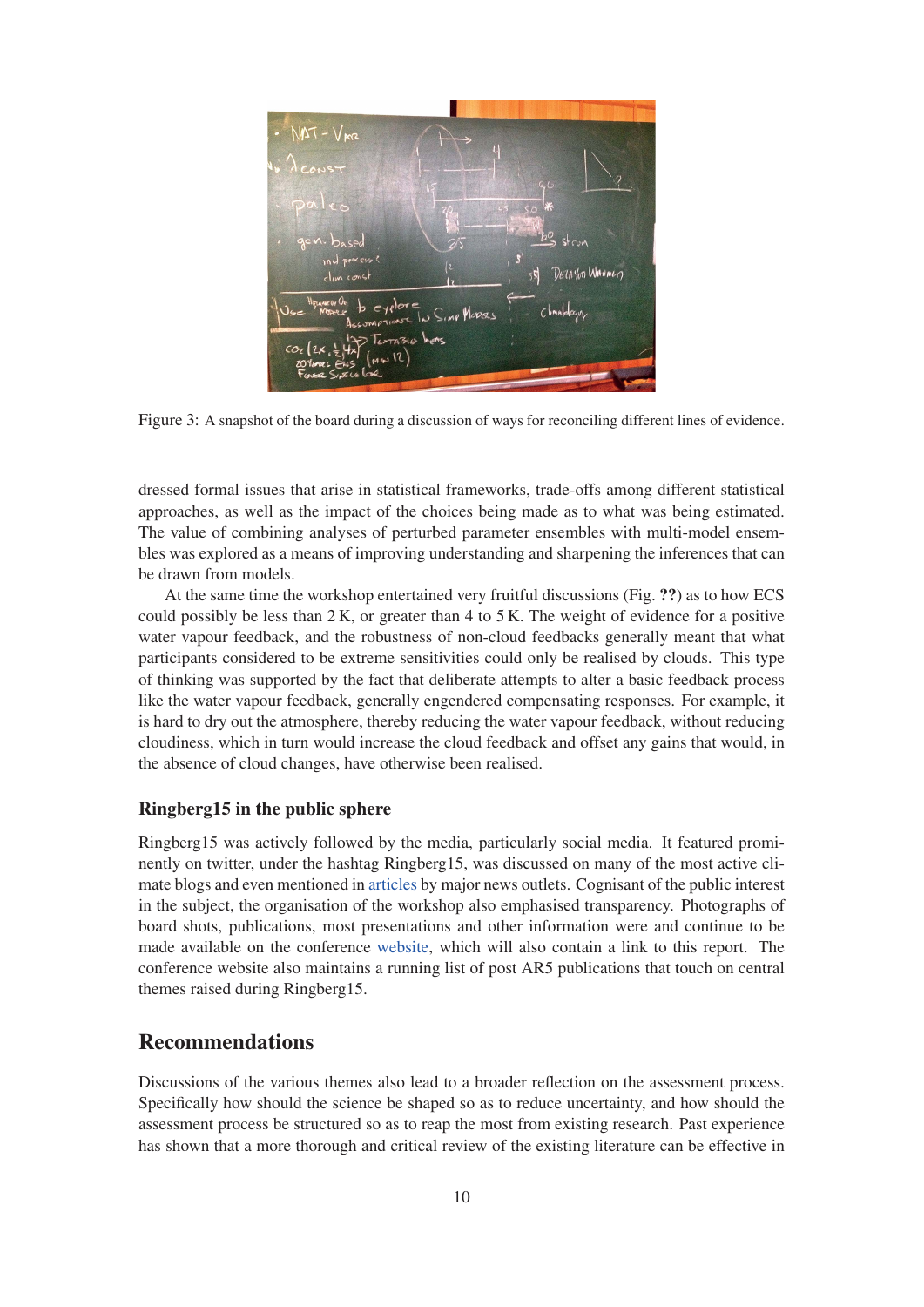

Figure 4: A snapshot of the tracking statistics from the Ringberg15 hashtag. Ringberg15 featured prominently in the social media.

both guiding future research, and resolving what might only appear to be contradictory findings. These types of meta-scientific discussions occupied much of the free time of workshop participants. From these discussions, as well as the more moderated plenary discussions in which half of the scheduled time was spent, the following recommendations emerged.

- 1. The climate sensitivity is not a quantity that can be measured, but must be inferred from models, constrained by observations and knowledge of the climate system. All models have potential flaws or oversimplifications that could alter the results. We therefore recommended focusing attention on the possible biases or shortcomings of the models employed in making estimates of climate sensitivity. This can include the use of perturbed parameter ensembles, which provide a useful testbed for relating feedbacks to model biases, and 'perfect model' experiments to explore the implications of simplifications, e.g., in how one defines the state of the system (see second recommendation). Because different models are adapted to different types of observational constraints, a focus on model biases and shortcoming should be adopted across the model hierarchy (e.g., ?), from fully interactive general circulation models at one end, to the simple one equation models, e.g. Eq.  $(2, 2)$ , at the other.
- 2. An opportune instance of the strategy outlined in the first recommendation would be to focus research on how various factors influence estimates of  $\lambda$ , or more practically  $\lambda_{\text{eff}}$ . To address this question, model calculations should be designed to better understand how  $\lambda$ depends on the nature or magnitude of the forcing (e.g., aerosols versus carbon-dioxide), detailed state of the climate system (such as represented by differences in ice-sheets, or patterns of SST), and the role of internal variability and ocean enthalpy uptake in mediating the transient response of surface temperatures to forcing. Fuller participation by modelling groups in the idealised VolMIP experiments, and CFMIP offers opportunities to test these ideas, as does participation in PMIP and PDRMIP, both of which have suggested coordinated numerical experiments to help address these issues.
- 3. A poor characterisation of the forcing used in CMIP models has been a major weakness of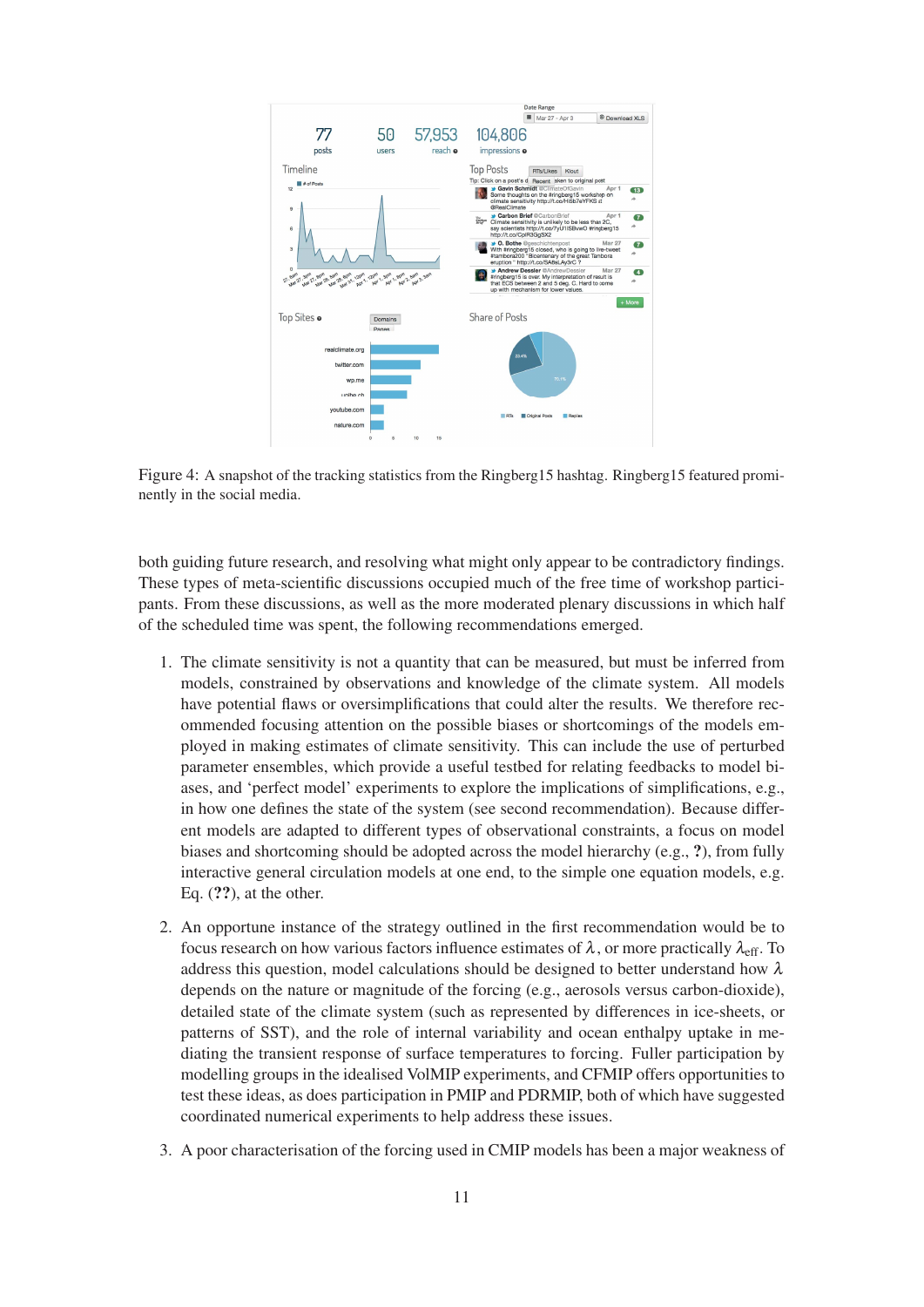all past phases of CMIP. For CMIP6, it is essential to have a diagnosis of forcing in each model's CMIP historical simulations. Mechanisms for diagnosing a models historical forcing are incorporated as part of RFMIP and these should be adopted by all models performing historical simulations in CMIP6. Modelling centres that can do so should also perform these diagnostic runs retroactively, for their CMIP5 and even CMIP3 models. Modelling centres are strongly encouraged to participate in RFMIP.

- 4. Because the response of general circulation models is susceptible to their representation of unresolved physical processes, focusing attention on how the representation of these processes influences estimates of ECS would be fruitful. There was a broad consensus for the need for increased attention being devoted to the representation of turbulence, convection and cloud processes, and their numerical implementation.
- 5. By focusing research on the construction and evaluation of physical hypotheses leading to a low  $(< 2 K)$  or high  $(> 4 K)$  ECS it should be possible to greatly improve estimates of Earth's Climate Sensitivities. Generally it is believed that to offset a positive feedback from rising high clouds and achieve an  $ECS < 2 K$  it is necessary for the cloud feedback from other cloud changes to be modestly negative  $(-0.4 \text{ W m}^{-2} \text{ K}^{-1})$ , or for there to be a strong negative cloud adjustment to forcing. Likewise, the most plausible scenario for an  $ECS > 4K$  involves the desiccation of marine low-level clouds, either in response to warming or as an adjustment process. To the extent that a physically plausible model with a surprisingly high or low ECS can be constructed, an argument for its physical plausibility should be evaluated in reference to the observed record for different climate states, e.g., for instance through simulations of the last glacial maximum as well as the instrumental (1850-2015) record. Systematically exploring these high and low feedback hypotheses aligns well with the goals of both CFMIP and PMIP and these projects would benefit from modelling centres submitting models constructed to have very different climate sensitivities, but the best possible representation of the present climate.
- 6. Uncertainty in aerosol forcing hampers attempts to use the instrumental record to estimate the amount of warming attributable to greenhouse gases. For this reason, and because historical forcings are (in a relative sense) as uncertain as future forcings, more attention should be devoted to systematically evaluating different forcing scenarios for the historical period – for instance by developing and evaluating specific hypotheses as to how the historical aerosol forcing could be weaker (less negative) or stronger than presently thought. Here harmonising the capabilities of global aerosol models in terms of species included (e.g., nitrate and secondary organic aerosols) and radiative forcing mechanisms represented (notably deposition on snow and ice) would greatly improve their interpretation. It is expected that stronger constraints on aerosol forcing will emerge from the fuller use of available observational constraints beyond the aerosol optical depth, by considering measurements and retrievals of aerosol absorption, vertical profiles, and radiative fluxes (e.g., from CERES and GEBA/BSRN) to constrain different aerosol radiative forcing scenarios. More attention devoted to narrowing forcing estimates within activities such as AEROCOM and AerChemMIP is encouraged.
- 7. Because of pronounced variability and changes in aerosol forcing, the first-half of the twentieth century offers great potential for unravelling the relative role of forcing and internal variability. The use of the approaches being developed in DAMIP and RFMIP to explore these issues could provide stronger constraints on understanding aerosol forcing. Large ensembles of the historical period, also for individual forcings, would be beneficial for such studies. By systematically addressing the impact of internal variability such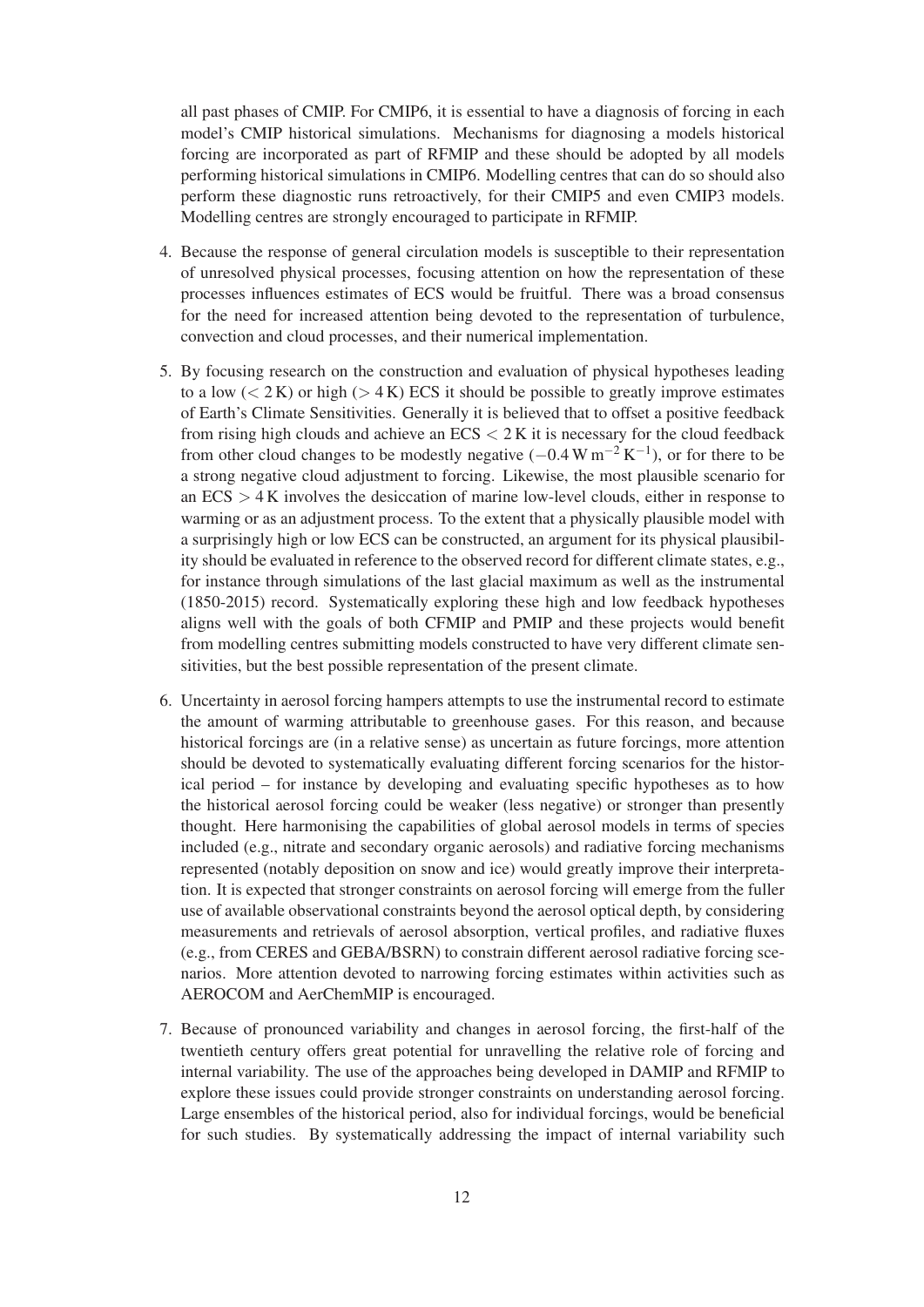simulations would also aid the interpretation of observations of sea-level rise and ocean enthalpy uptake.

- 8. Above all the development of physical hypotheses for some of the key questions related to estimates of Earth's climate sensitivity should be done in a manner that is mindful of opportunities for observational tests that can be performed either on the basis of existing data, or through present and emerging measurement capabilities, including carefully designed field studies.
- 9. Given that Earth appears to have many climate sensitivities, a focused workshop involving climate scientists and economists with the goal of better understanding which climate sensitivities most influence economic projections and why, could be opportune. The WCRP or the *Grand Science Challenge on Clouds, Circulation and Climate Sensitivity* are encouraged to consider organizing such a workshop.
- 10. WCRP, through the *Grand Science Challenge on Clouds, Circulation and Climate Sensitivity* , should endorse and promote a community assessment of ECS. Discussions at the workshop demonstrated that such an assessment, if started now, can help spawn studies and syntheses that will greatly accelerate progress in understanding Earth's Climate Sensitivities.

In the course of preparing this report these recommendations were circulated among all the participants to ensure that they accurately reflected the workshop discussions and the sense of the participants. In this sense they are recommendations of the workshop itself.

### Implementation within WCRP

To implement these recommendations, it would be helpful if the WCRP would:

- Highlight and circulate these recommendations within their core projects and working groups. For instance recommendations regarding modelling could be communicated to the modelling groups through WCRP, the *Grand Science Challenge on Clouds, Circulation and Climate Sensitivity*, or the WGCM which is responsible for CMIP. The role of ocean state in modulating ECS or TCR would be an important focus for the forthcoming CliVAR Open Science Conference.
- Initiate and support an assessment process led by the *Grand Science Challenge on Clouds, Circulation and Climate Sensitivity* on the topic of Earth's Climate Sensitivities, culminating in a report that will be published in 2019, forty years after the Charney Report.
- Communicate to funders the importance and opportunity of coordinated efforts to enhance understanding of Earth's climate sensitivities.

Acknowledgements: This workshop was made possible through the generous support of the World Climate Research Programme, the Max Planck Society, and the Max Planck Institute for Meteorology in Hamburg Germany. Dagmar Popke is thanked for her careful proof reading of an earlier version of this report. The Authors and Organizers would like to thank Angela Gruber, Dagmar Popke and Bettina Diallo for organisational support, as well as the kind and professional support of Mr. Essl and his staff at Schloss Ringberg in making the facility available to the scientific community.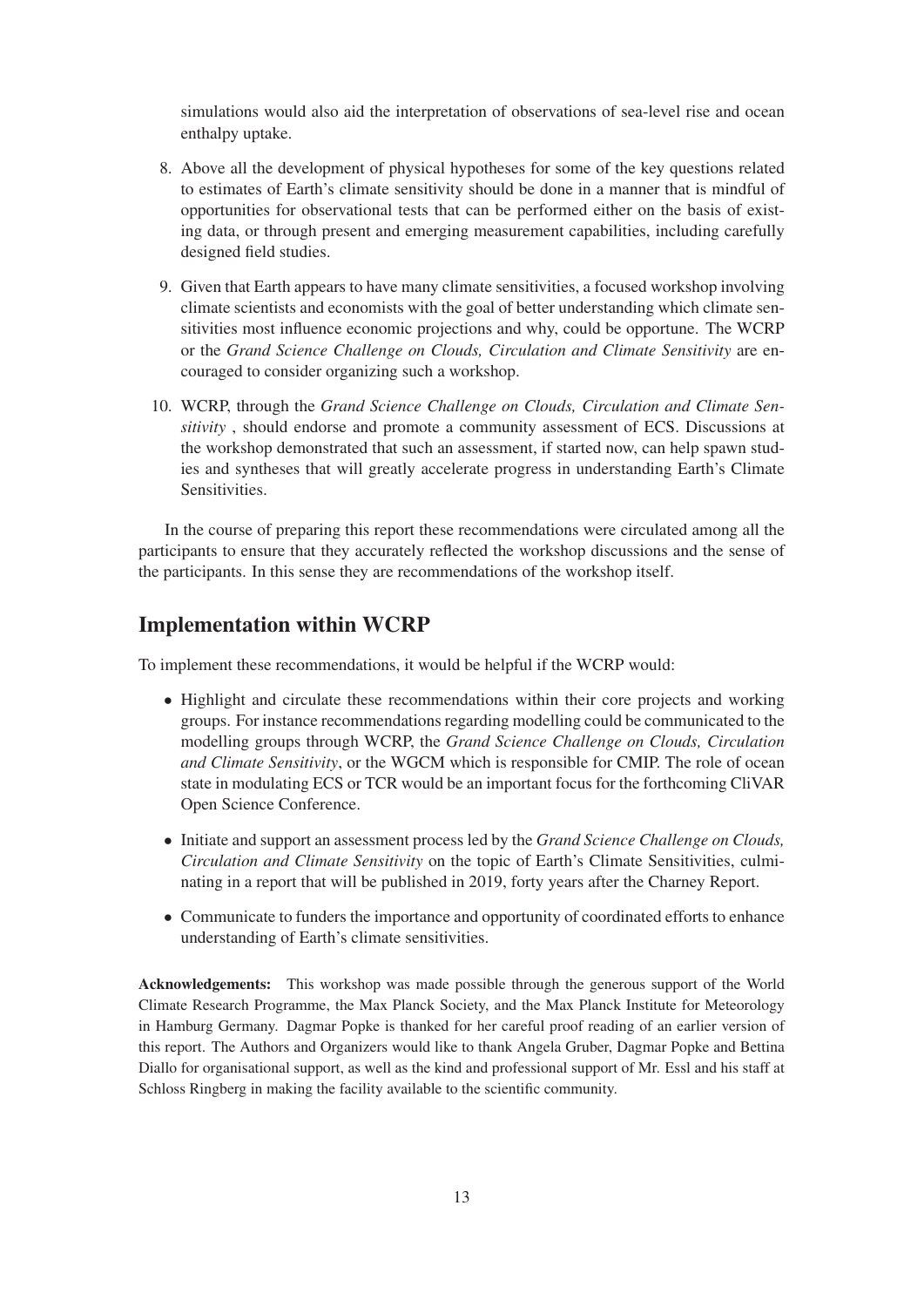# Appendix A: Organisational Acronyms

| Acronym        | <b>Brief Description</b>                                            |  |
|----------------|---------------------------------------------------------------------|--|
| <b>AEROCOM</b> | Aerosol comparison between observations and models                  |  |
| AR5            | Fifth Assessment Report of the IPCC                                 |  |
| AerChemMIP     | Aerosol and Chemistry Model Intercomparison Project                 |  |
| <b>BSRN</b>    | <b>Baseline Surface Radiation Network</b>                           |  |
| <b>CERES</b>   | Clouds and Earth's Radiant Energy System                            |  |
| <b>CFMIP</b>   | Cloud-feedback model intercomparison project                        |  |
| <b>CMIP</b>    | Coupled Model Intercomparison Project                               |  |
| <b>DAMIP</b>   | Detection and Attribution Model Intercomparison Project             |  |
| <b>ECS</b>     | <b>Equilibrium Climate Sensitivity</b>                              |  |
| <b>GCM</b>     | <b>General Circulation Model</b>                                    |  |
| <b>GEBA</b>    | Global Energy Balance Archive                                       |  |
| <b>IPCC</b>    | Intergovernmental Panel on Climate Change                           |  |
| <b>PMIP</b>    | Palaeoclimate Modelling Intercomparison Project                     |  |
| <b>PDRMIP</b>  | Precipitation Driver Response Model Intercomparison Project         |  |
| <b>RFMIP</b>   | Radiative Forcing Model Intercomparison Project                     |  |
| <b>SST</b>     | Sea Surface Temperature                                             |  |
| <b>TCR</b>     | <b>Transient Climate Response</b>                                   |  |
| <b>VolMIP</b>  | Model Intercomparison Project on the climatic response to volcanoes |  |
| <b>WGNE</b>    | Working Group on Numerical Experimentation (joint WCRP-CAS)         |  |
| <b>WGCM</b>    | WCRP Working Group on Coupled Modelling                             |  |
| <b>WCRP</b>    | World Climate Research Programme                                    |  |
| <b>WWRP</b>    | World Weather Research Programme                                    |  |

Table 1: Brief overview of the acronyms mentioned in the implementation plan. Most projects live within the WCRP organisational structure, the exceptions being THORPEX and its daughter programme T-NAWDEX, both of which are organised by the WWRP.